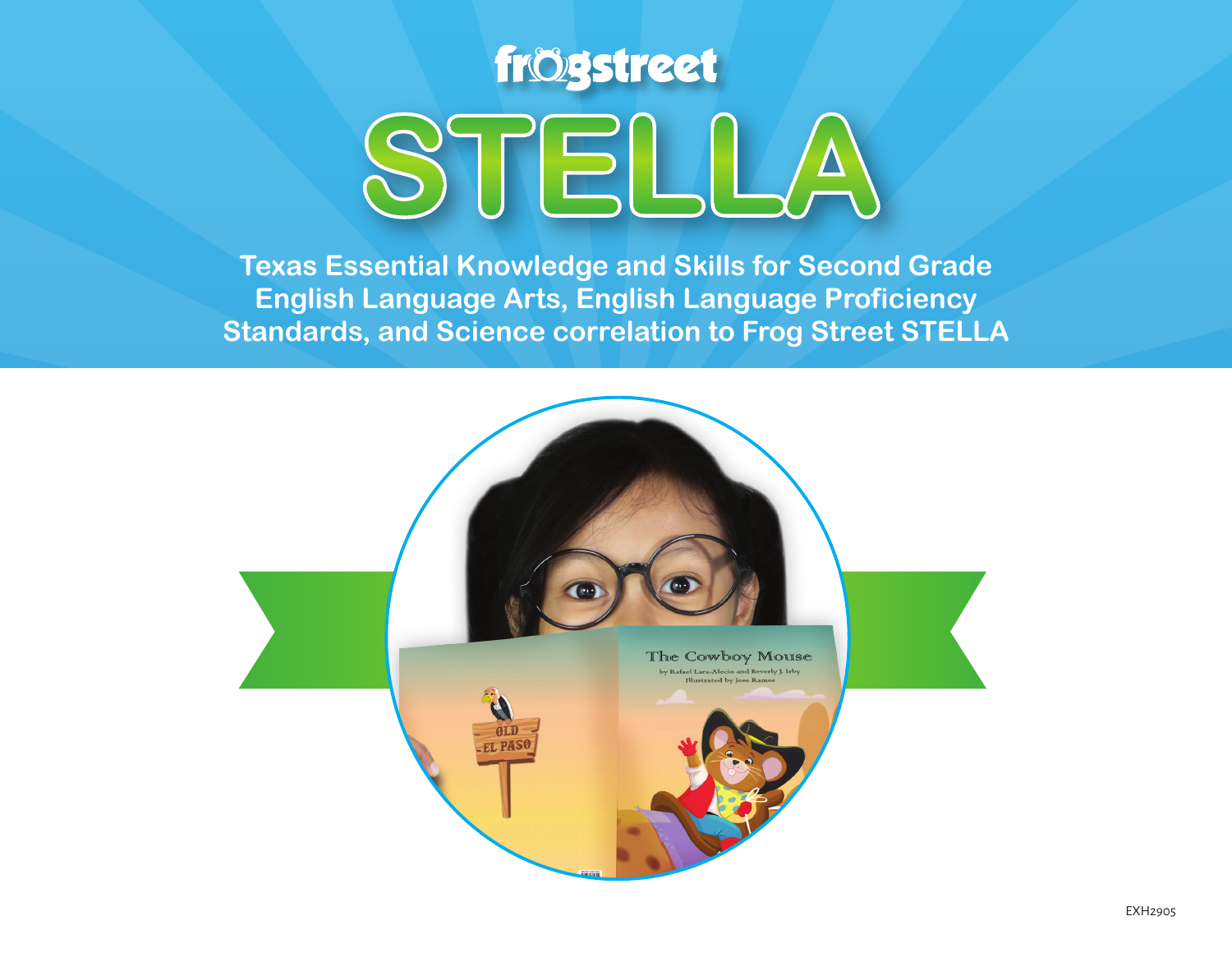## **Texas Essential Knowledge and Skills for Second Grade English Language Arts, English Language Proficiency Standards, and Science correlation to Frog Street STELLA**

| Texas Essential Knowledge and Skills for Kindergarten                                                                    | <b>Frog Street STELLA Teacher Guide Page References</b>                                                              |
|--------------------------------------------------------------------------------------------------------------------------|----------------------------------------------------------------------------------------------------------------------|
| <b>English Language Arts and Reading</b>                                                                                 |                                                                                                                      |
| 1. Developing and sustaining foundational language skills: listening, speaking, discussion, and thinking--oral language. |                                                                                                                      |
|                                                                                                                          | The student develops oral language through listening, speaking, and discussion. The student is expected to:          |
| A Listen actively, ask relevant questions to clarify information,                                                        | 5, 13, 25, 37, 49, 61, 69, 73, 85, 109, 121, 133, 157, 163, 169,                                                     |
| and answer questions using multi-word responses                                                                          | 171, 177, 209, 213, 237, 249, 261, 273, 285, 325                                                                     |
| B Follow, restate, and give oral instructions that involve a short,                                                      | 31, 53, 57, 63, 65, 75, 161                                                                                          |
| related sequence of actions                                                                                              |                                                                                                                      |
| C Share information and ideas that focus on the topic under                                                              | 1, 9, 15, 21, 27, 33, 39, 51, 53, 55, 57, 75, 81, 93, 97, 101, 105,                                                  |
| discussion, speaking clearly at an appropriate pace and using                                                            | 111, 117, 123, 127, 129, 135, 137, 249, 273, 327, 333                                                                |
| the conventions of language                                                                                              |                                                                                                                      |
| 3. Developing and sustaining foundational language skills: listening, speaking, reading, writing, and thinking--         |                                                                                                                      |
|                                                                                                                          | vocabulary. The student uses newly acquired vocabulary expressively. The student is expected to:                     |
| B Use context within and beyond a sentence to determine the                                                              | 147, 153, 165, 173                                                                                                   |
| meaning of unfamiliar words                                                                                              |                                                                                                                      |
|                                                                                                                          | 6. Comprehension skills: listening, speaking, reading, writing, and thinking using multiple texts. The student uses  |
|                                                                                                                          | metacognitive skills to both develop and deepen comprehension of increasingly complex texts. The student is expected |
|                                                                                                                          | to:                                                                                                                  |
| B Generate questions about text before, during, and after                                                                | 1, 43, 67, 81, 97, 115, 117, 121, 145, 159, 181, 185, 189, 205, 217,                                                 |
| reading to deepen understanding and gain information                                                                     | 253, 265, 273, 277, 279, 285, 289, 291, 295, 297, 301, 313                                                           |
| C Make and correct or confirm predictions using text features,                                                           | 7, 29, 37, 39, 61, 63, 65, 77, 85, 99, 113, 157, 159, 169, 175,                                                      |
| characteristics of genre, and structures                                                                                 | 187, 207, 209, 211, 217, 223, 225, 229, 231, 233, 235, 241,                                                          |
|                                                                                                                          | 243, 247, 265, 267, 269, 271, 277, 279, 281, 289, 301, 303,                                                          |
|                                                                                                                          | 305, 313, 315, 317                                                                                                   |
| E Make connections to personal experiences, ideas in other                                                               | 7, 19, 49, 51, 53, 55, 57, 61, 73, 79, 85, 115, 123, 135, 149,                                                       |
| texts, and society                                                                                                       | 169, 173, 177, 199, 221, 233, 235, 257, 265, 267, 277, 279                                                           |
| F Make inferences and use evidence to support understanding                                                              | 43, 67, 177                                                                                                          |
| I Monitor comprehension and make adjustments such as re-                                                                 | 9, 91, 103, 105, 151, 159, 161, 165, 175, 181, 189, 195, 197,                                                        |
| reading, using background knowledge, checking for visual cues,                                                           | 241, 243, 245, 253, 255, 257, 259, 261, 265, 269, 281, 293                                                           |
| and asking questions when understanding breaks down                                                                      |                                                                                                                      |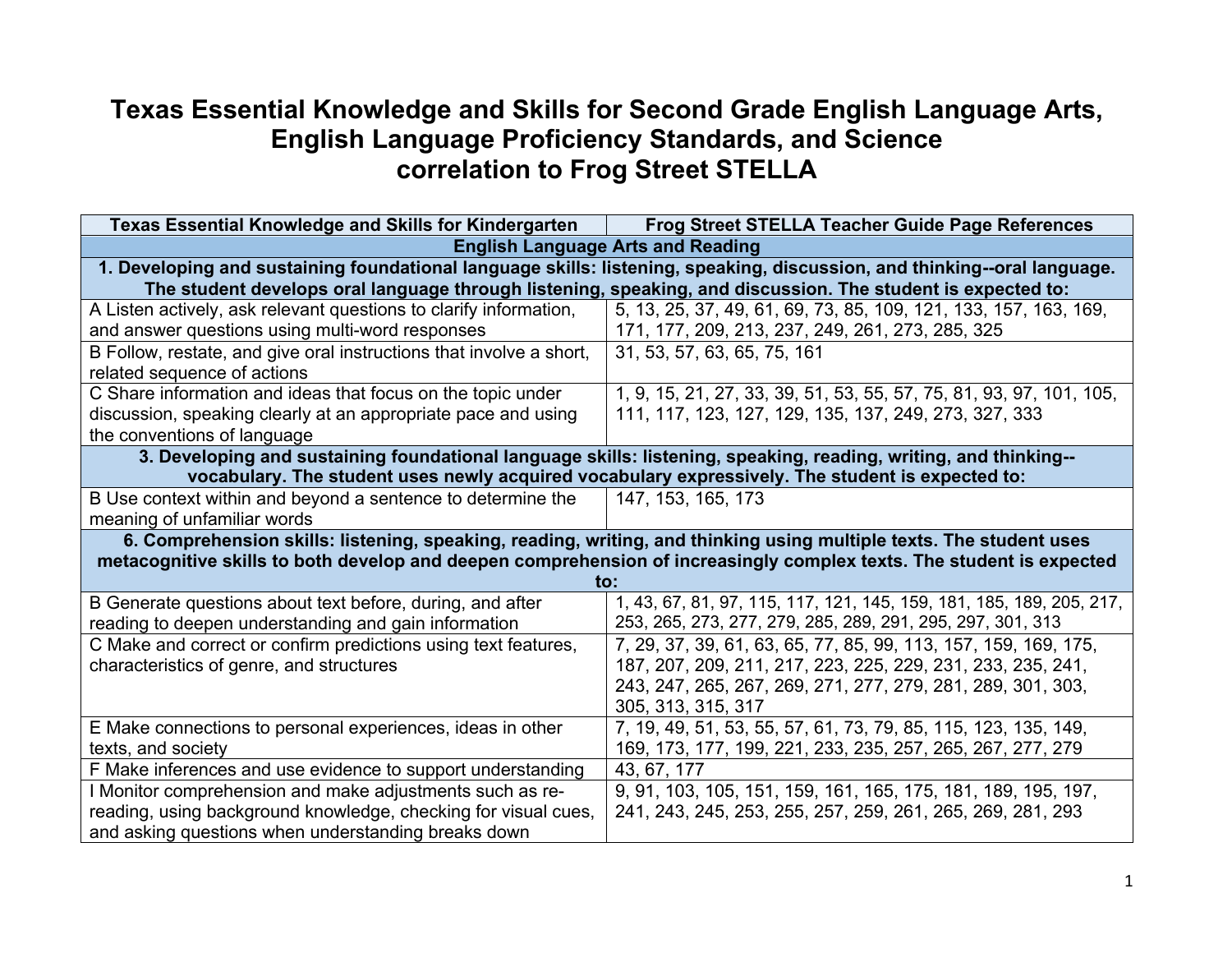| 7. Response skills: listening, speaking, reading, writing, and thinking using multiple texts. The student responds to an |                                                                                                                              |  |
|--------------------------------------------------------------------------------------------------------------------------|------------------------------------------------------------------------------------------------------------------------------|--|
|                                                                                                                          | increasingly challenging variety of sources that are read, heard, or viewed. The student is expected to:                     |  |
| A Describe personal connections to a variety of sources                                                                  | 81, 91, 117, 163, 171, 183                                                                                                   |  |
| B Write brief comments on literary or informational texts that                                                           | 15, 17, 21, 25, 27, 29, 33, 51, 77, 89, 109, 111, 113, 193, 195,                                                             |  |
| demonstrate an understanding of the text                                                                                 | 197, 273, 327, 329                                                                                                           |  |
| C Use text evidence to support an appropriate response                                                                   | 3, 5, 41, 101, 137, 157, 211, 219, 223, 229, 231, 237, 245, 247,                                                             |  |
|                                                                                                                          | 255, 259, 269, 281, 291, 293, 295, 303, 307, 309, 315, 317,                                                                  |  |
|                                                                                                                          | 319, 321, 331, 333                                                                                                           |  |
| D Retell and paraphrase texts in ways that maintain meaning                                                              | 45, 53, 89, 93, 125, 171, 199, 207                                                                                           |  |
| and logical order                                                                                                        |                                                                                                                              |  |
| E Interact with sources in meaningful ways such as illustrating                                                          | 45, 69, 79, 201                                                                                                              |  |
| or writing                                                                                                               |                                                                                                                              |  |
| F Respond using newly acquired vocabulary as appropriate                                                                 | 5, 7, 19, 31, 37, 39, 41, 43, 45, 53, 55, 63, 65, 67, 69, 103, 27,                                                           |  |
|                                                                                                                          | 137, 163, 173, 187, 331                                                                                                      |  |
|                                                                                                                          | 8. Multiple genres: listening, speaking, reading, writing, and thinking using multiple texts--literary elements. The student |  |
|                                                                                                                          | recognizes and analyzes literary elements within and across increasingly complex traditional, contemporary, classical,       |  |
|                                                                                                                          | and diverse literary texts. The student is expected to:                                                                      |  |
| B Describe the main character's (characters') internal and                                                               | 3, 161, 175, 271, 283                                                                                                        |  |
| external traits                                                                                                          |                                                                                                                              |  |
| C Describe and understand plot elements, including the main                                                              | 99. 271. 283. 319                                                                                                            |  |
| events, the conflict, and the resolution, for texts read aloud and                                                       |                                                                                                                              |  |
| independently                                                                                                            |                                                                                                                              |  |
| D Describe the importance of the setting                                                                                 | 281                                                                                                                          |  |
| 9. Multiple genres: listening, speaking, reading, writing, and thinking using multiple texts-genres. The student         |                                                                                                                              |  |
| recognizes and analyzes genre-specific characteristics, structures, and purposes within and across increasingly complex  |                                                                                                                              |  |
| traditional, contemporary, classical, and diverse texts. The student is expected to:                                     |                                                                                                                              |  |
| D Recognize characteristics and structures of informational text                                                         | 13, 17, 49, 53, 91, 121, 125, 129, 133, 137, 141                                                                             |  |
| Dii Recognize characteristics and structures of informational                                                            | 87, 145, 147, 149, 151, 153, 165, 201, 305, 325, 329                                                                         |  |
| text, including features and graphics to locate and gain                                                                 |                                                                                                                              |  |
| information                                                                                                              |                                                                                                                              |  |
| 10. Composition: listening, speaking, reading, writing, and thinking using multiple texts--writing process. The student  |                                                                                                                              |  |
| uses the writing process recursively to compose multiple texts that are legible and uses appropriate conventions. The    |                                                                                                                              |  |
| student is expected to:                                                                                                  |                                                                                                                              |  |
| A Discuss the author's purpose for writing text                                                                          | 87, 141, 213, 225                                                                                                            |  |
| C Discuss the author's use of print and graphic features to                                                              | 183, 185, 187, 193                                                                                                           |  |
| achieve specific purposes                                                                                                |                                                                                                                              |  |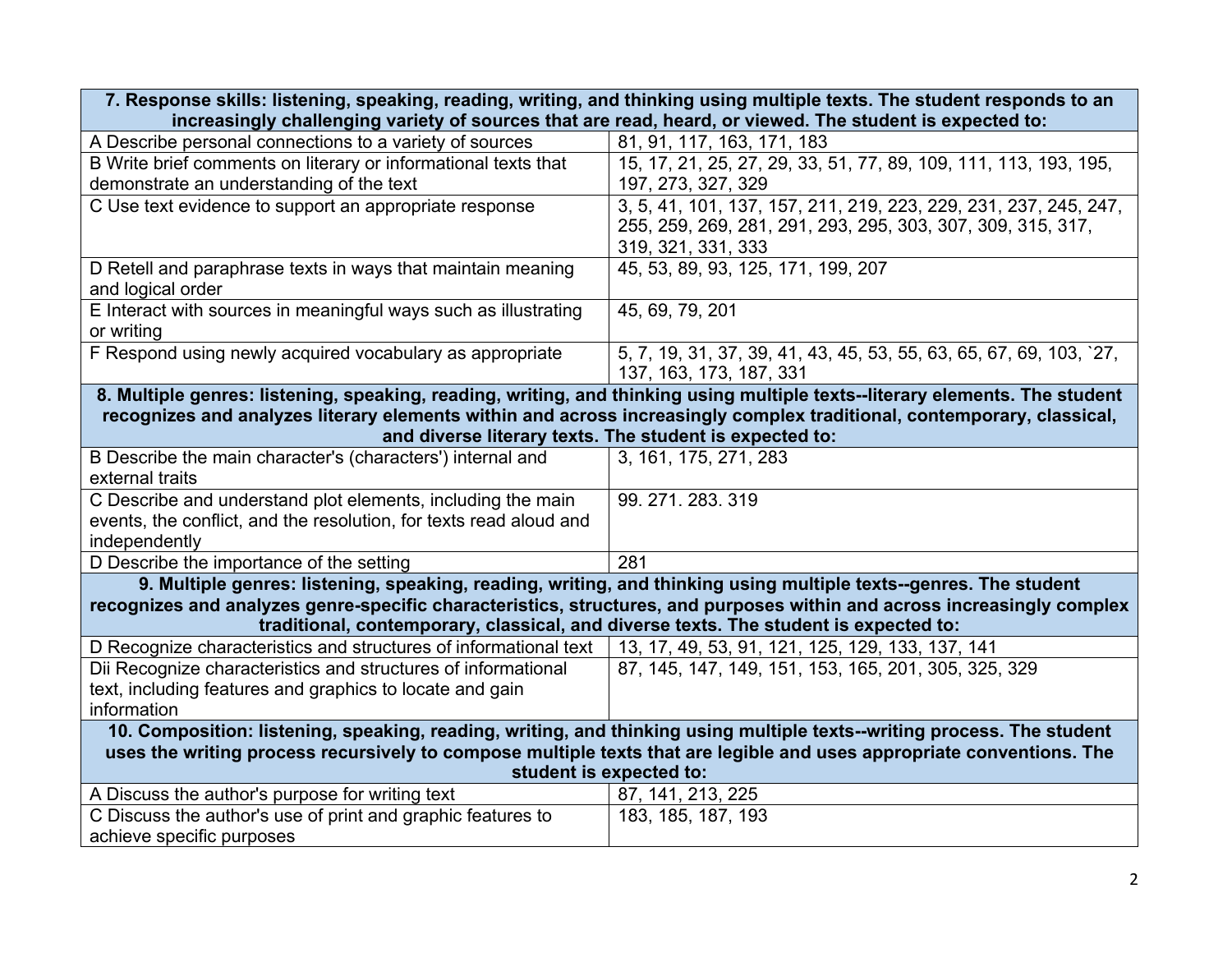| E Identify the use of first or third person in a text                                                                                                                                                                                                                                                                                                                                                                                   | 267, 309                                                                                                                                                                                                                                                                                                                                                                                                                                                                                                                                                                                                                                                                                                                                                                                                          |  |
|-----------------------------------------------------------------------------------------------------------------------------------------------------------------------------------------------------------------------------------------------------------------------------------------------------------------------------------------------------------------------------------------------------------------------------------------|-------------------------------------------------------------------------------------------------------------------------------------------------------------------------------------------------------------------------------------------------------------------------------------------------------------------------------------------------------------------------------------------------------------------------------------------------------------------------------------------------------------------------------------------------------------------------------------------------------------------------------------------------------------------------------------------------------------------------------------------------------------------------------------------------------------------|--|
|                                                                                                                                                                                                                                                                                                                                                                                                                                         | 11. Composition: listening, speaking, reading, writing, and thinking using multiple texts--writing process. The student                                                                                                                                                                                                                                                                                                                                                                                                                                                                                                                                                                                                                                                                                           |  |
| uses the writing process recursively to compose multiple texts that are legible and uses appropriate conventions. The                                                                                                                                                                                                                                                                                                                   |                                                                                                                                                                                                                                                                                                                                                                                                                                                                                                                                                                                                                                                                                                                                                                                                                   |  |
|                                                                                                                                                                                                                                                                                                                                                                                                                                         | student is expected to                                                                                                                                                                                                                                                                                                                                                                                                                                                                                                                                                                                                                                                                                                                                                                                            |  |
| E Publish and share writing                                                                                                                                                                                                                                                                                                                                                                                                             | 7, 9, 105, 285, 297, 321                                                                                                                                                                                                                                                                                                                                                                                                                                                                                                                                                                                                                                                                                                                                                                                          |  |
| 12. Composition: listening, speaking, reading, writing, and thinking using multiple texts--genres. The student uses genre<br>characteristics and craft to compose multiple texts that are meaningful. The student is expected to:                                                                                                                                                                                                       |                                                                                                                                                                                                                                                                                                                                                                                                                                                                                                                                                                                                                                                                                                                                                                                                                   |  |
| B Compose informational texts, including procedural texts and<br>reports                                                                                                                                                                                                                                                                                                                                                                | 1, 3, 197, 219, 221, 307                                                                                                                                                                                                                                                                                                                                                                                                                                                                                                                                                                                                                                                                                                                                                                                          |  |
| C Compose correspondence such as thank you notes or letters                                                                                                                                                                                                                                                                                                                                                                             | 205, 283                                                                                                                                                                                                                                                                                                                                                                                                                                                                                                                                                                                                                                                                                                                                                                                                          |  |
|                                                                                                                                                                                                                                                                                                                                                                                                                                         | <b>English Language Proficiency Standards</b>                                                                                                                                                                                                                                                                                                                                                                                                                                                                                                                                                                                                                                                                                                                                                                     |  |
| 1. Cross-curricular second language acquisition/learning strategies.                                                                                                                                                                                                                                                                                                                                                                    |                                                                                                                                                                                                                                                                                                                                                                                                                                                                                                                                                                                                                                                                                                                                                                                                                   |  |
| A Use prior knowledge and experiences to understand<br>meanings in English<br>C Use strategic learning techniques such as concept mapping,<br>drawing, memorizing, comparing, contrasting, and reviewing to<br>acquire basic and grade-level vocabulary<br>E Internalize new basic and academic language by using and<br>reusing it in meaningful ways in speaking and writing activities<br>that build concept and language attainment | 32, 38, 42, 48, 52, 54, 62, 64, 84, 92, 94, 112, 114, 122, 128,<br>132, 134, 142, 144, 146, 148, 150, 152, 154, 156, 160, 162,<br>164, 166, 168, 170, 172, 174, 176, 178, 180, 182, 186, 188,<br>192, 196, 198, 200, 202, 204, 206, 212, 214, 216, 218, 230,<br>232, 234, 236, 242, 254, 262, 272, 280<br>12, 14, 16, 18, 20, 40, 50, 76, 80, 106, 110, 126, 130, 144, 166,<br>176, 186, 188, 190, 196, 208, 210, 212, 218, 222, 224, 230,<br>240, 244, 250, 252, 260, 264, 268, 270, 274, 276, 278<br>4, 6, 8, 10, 12, 14, 16, 18, 22, 24, 26, 28, 30, 32, 34, 38, 44, 48,<br>50, 52, 54, 58, 60, 62, 64, 68, 70, 74, 76, 78, 84, 88, 90, 98,<br>100, 102, 104, 106, 108, 118, 120, 122, 124, 126, 138, 140,<br>148, 158, 168, 170, 178, 180, 182, 198, 228, 238, 240, 248,<br>250, 254, 258, 260, 262, 268, 270 |  |
| F Use accessible language and learn new and essential<br>language in the process                                                                                                                                                                                                                                                                                                                                                        | 128, 146, 156                                                                                                                                                                                                                                                                                                                                                                                                                                                                                                                                                                                                                                                                                                                                                                                                     |  |
| 2. Cross-curricular second language acquisition/listening                                                                                                                                                                                                                                                                                                                                                                               |                                                                                                                                                                                                                                                                                                                                                                                                                                                                                                                                                                                                                                                                                                                                                                                                                   |  |
| C Learn new language structures, expressions, and basic and                                                                                                                                                                                                                                                                                                                                                                             | 242                                                                                                                                                                                                                                                                                                                                                                                                                                                                                                                                                                                                                                                                                                                                                                                                               |  |
| academic vocabulary heard during classroom instruction and<br>interactions                                                                                                                                                                                                                                                                                                                                                              |                                                                                                                                                                                                                                                                                                                                                                                                                                                                                                                                                                                                                                                                                                                                                                                                                   |  |
| E Use visual, contextual, and linguistic support to enhance and<br>confirm understanding of increasingly complex and elaborated<br>spoken language                                                                                                                                                                                                                                                                                      | 34, 42, 44, 52, 58, 62, 68, 74, 80, 82, 88, 92, 98, 104, 110, 112,<br>116, 118 122, 124, 126, 138, 142, 146, 148, 156, 170, 172, 180,<br>182, 184, 188, 190, 192, 200, 208, 214, 222, 224, 226, 232,<br>244, 246, 252, 264, 270, 272, 274, 276                                                                                                                                                                                                                                                                                                                                                                                                                                                                                                                                                                    |  |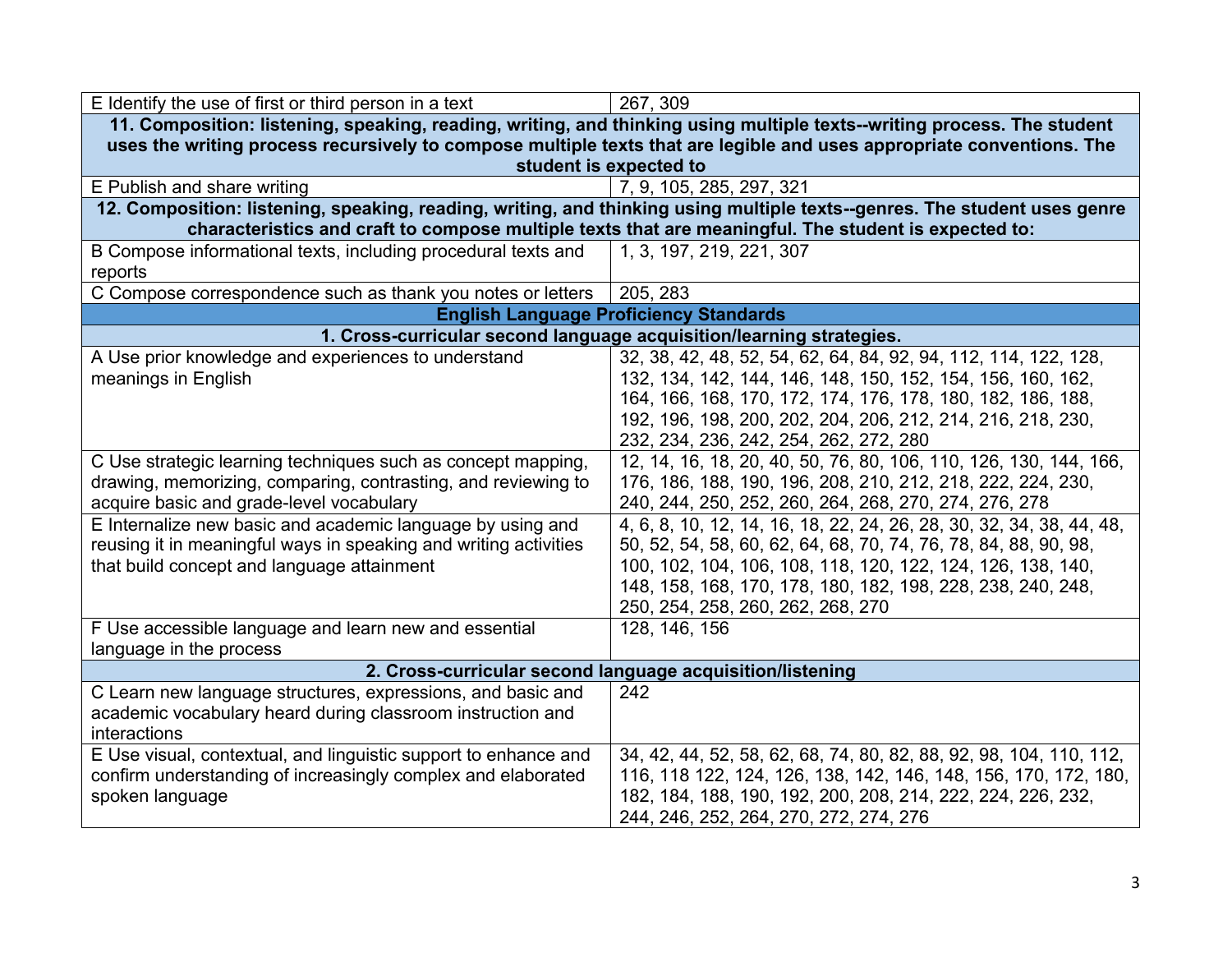| G Understand the general meaning, main points, and important<br>details of spoken language ranging from situations in which<br>topics, language, and contexts are familiar to unfamiliar                                                                                                                                                                          | 56,86                                                                                                                                                                                                                                               |
|-------------------------------------------------------------------------------------------------------------------------------------------------------------------------------------------------------------------------------------------------------------------------------------------------------------------------------------------------------------------|-----------------------------------------------------------------------------------------------------------------------------------------------------------------------------------------------------------------------------------------------------|
| H Understand implicit ideas and information in increasingly<br>complex spoken language commensurate with grade-level<br>learning expectations                                                                                                                                                                                                                     | 154, 226, 234                                                                                                                                                                                                                                       |
| I Demonstrate listening comprehension of increasingly complex<br>spoken English by following directions, retelling or summarizing<br>spoken messages, responding to questions and requests,<br>collaborating with peers, and taking notes commensurate with<br>content and grade-level needs                                                                      | 60, 66, 70, 90, 96, 100, 114, 116, 120, 136, 140, 150, 158, 162,<br>186, 188, 190, 202, 210, 218, 228, 232, 238, 240, 248, 256,<br>264, 266, 278, 280                                                                                               |
| 3. Cross-curricular second language acquisition/speaking                                                                                                                                                                                                                                                                                                          |                                                                                                                                                                                                                                                     |
| B Expand and internalize initial English vocabulary by learning<br>and using high-frequency English words necessary for<br>identifying and describing people, places, and objects, by<br>retelling simple stories and basic information represented or<br>supported by pictures, and by learning and using routine<br>language needed for classroom communication | 2, 66, 96, 116, 152, 156, 158, 190, 216, 218, 220, 244, 246,<br>250, 254, 256                                                                                                                                                                       |
| C Demonstrate English comprehension and expand reading<br>skills by employing analytical skills such as evaluating written<br>information and performing critical analyses commensurate with<br>content area and grade-level needs                                                                                                                                | 52, 56, 86, 232                                                                                                                                                                                                                                     |
| D Speak using grade-level content area vocabulary in context to<br>internalize new English words and build academic language<br>proficiency                                                                                                                                                                                                                       | 2, 4, 6, 8, 10, 12, 14, 16, 18, 22, 24, 26, 28, 30, 32, 34, 38, 40,<br>42, 44, 46, 48, 50, 52, 54, 60, 64, 70, 72, 74, 76, 78, 80, 84, 94,<br>100, 102, 104, 106, 108, 110, 114, 120, 122, 124, 126, 128,<br>130, 134, 140, 144, 184, 242, 256, 272 |
| E Share information in cooperative learning interactions                                                                                                                                                                                                                                                                                                          | 56, 62, 72, 78, 82, 124, 126, 142, 146, 148, 150, 160, 168, 170,<br>180, 182, 210, 212, 216, 218, 220, 228, 232, 234, 236, 258,<br>262, 268, 270, 274, 276                                                                                          |
| G Express opinions, ideas, and feelings ranging from<br>communicating single words and short phrases to participating<br>in extended discussions on a variety of social and grade-<br>appropriate academic topics                                                                                                                                                 | 46, 52, 58, 60, 62, 68, 74, 78, 82, 88, 92, 98, 104, 108, 112,<br>118, 124, 132, 138, 142, 154, 160, 162, 164, 166, 174, 176,<br>182, 184, 194, 196, 202, 204, 206, 212, 214, 220, 224, 226,<br>230, 236, 238, 246, 252, 258, 266                   |
| H Narrate, describe, and explain with increasing specificity and<br>detail as more English is acquired                                                                                                                                                                                                                                                            | 20, 40, 50, 80, 110, 126, 130, 132, 134, 196, 198, 200, 260                                                                                                                                                                                         |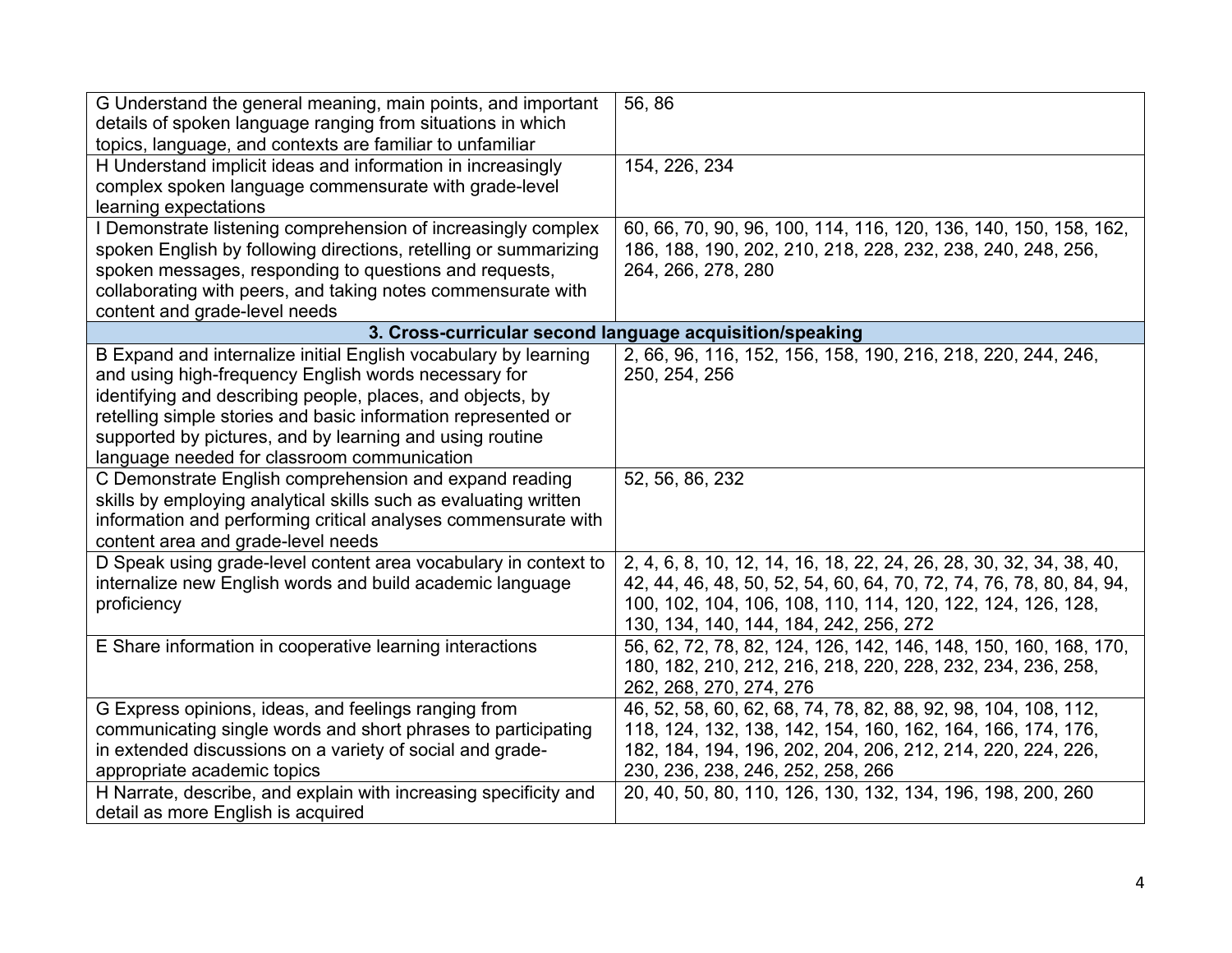| J Respond orally to information presented in a wide variety of<br>print, electronic, audio, and visual media to build and reinforce<br>concept and language attainment                                                                                                                                         | $\overline{2}$                                                                                                                                                                                                                                                                                                                                                                            |
|----------------------------------------------------------------------------------------------------------------------------------------------------------------------------------------------------------------------------------------------------------------------------------------------------------------|-------------------------------------------------------------------------------------------------------------------------------------------------------------------------------------------------------------------------------------------------------------------------------------------------------------------------------------------------------------------------------------------|
|                                                                                                                                                                                                                                                                                                                | 4. Cross-curricular second language acquisition/reading                                                                                                                                                                                                                                                                                                                                   |
| C Develop basic sight vocabulary, derive meaning of<br>environmental print, and comprehend English vocabulary and<br>language structures used routinely in written classroom<br>materials                                                                                                                      | 4, 6, 8, 10                                                                                                                                                                                                                                                                                                                                                                               |
| D Use prereading supports such as graphic organizers,<br>illustrations, and pretaught topic-related vocabulary and other<br>prereading activities to enhance comprehension of written text                                                                                                                     | 2, 8, 10, 12, 14, 16, 18, 20, 22, 24, 26, 28, 30, 32, 34, 36, 38, 40,<br>42, 44, 46, 48, 50, 54, 72, 76, 80, 84, 86, 88, 90, 94, 96, 98, 102,<br>106, 110, 114, 116, 118, 122, 126, 130, 134, 138, 144, 146, 148,<br>150, 154, 156, 158, 164, 166, 168, 172, 174, 176, 184, 186, 192,<br>194, 202, 204, 206, 208, 212, 220, 228, 236, 240, 242, 244, 246,<br>250, 258, 260, 262, 264, 266 |
| F Use visual and contextual support and support from peers<br>and teachers to read grade-appropriate content area text,<br>enhance and confirm understanding, and develop vocabulary,<br>grasp of language structures, and background knowledge<br>needed to comprehend increasingly challenging language      | 72, 102                                                                                                                                                                                                                                                                                                                                                                                   |
| G Demonstrate comprehension of increasingly complex English<br>by participating in shared reading, retelling or summarizing<br>material, responding to questions, and taking notes<br>commensurate with content area and grade level needs                                                                     | 56, 58, 60, 66, 68, 70, 74, 78, 82, 84, 86, 88, 90, 104, 108                                                                                                                                                                                                                                                                                                                              |
| I Demonstrate English comprehension and expand reading<br>skills by employing basic reading skills such as demonstrating<br>understanding of supporting ideas and details in text and<br>graphic sources, summarizing text, and distinguishing main<br>ideas from details commensurate with content area needs | 98                                                                                                                                                                                                                                                                                                                                                                                        |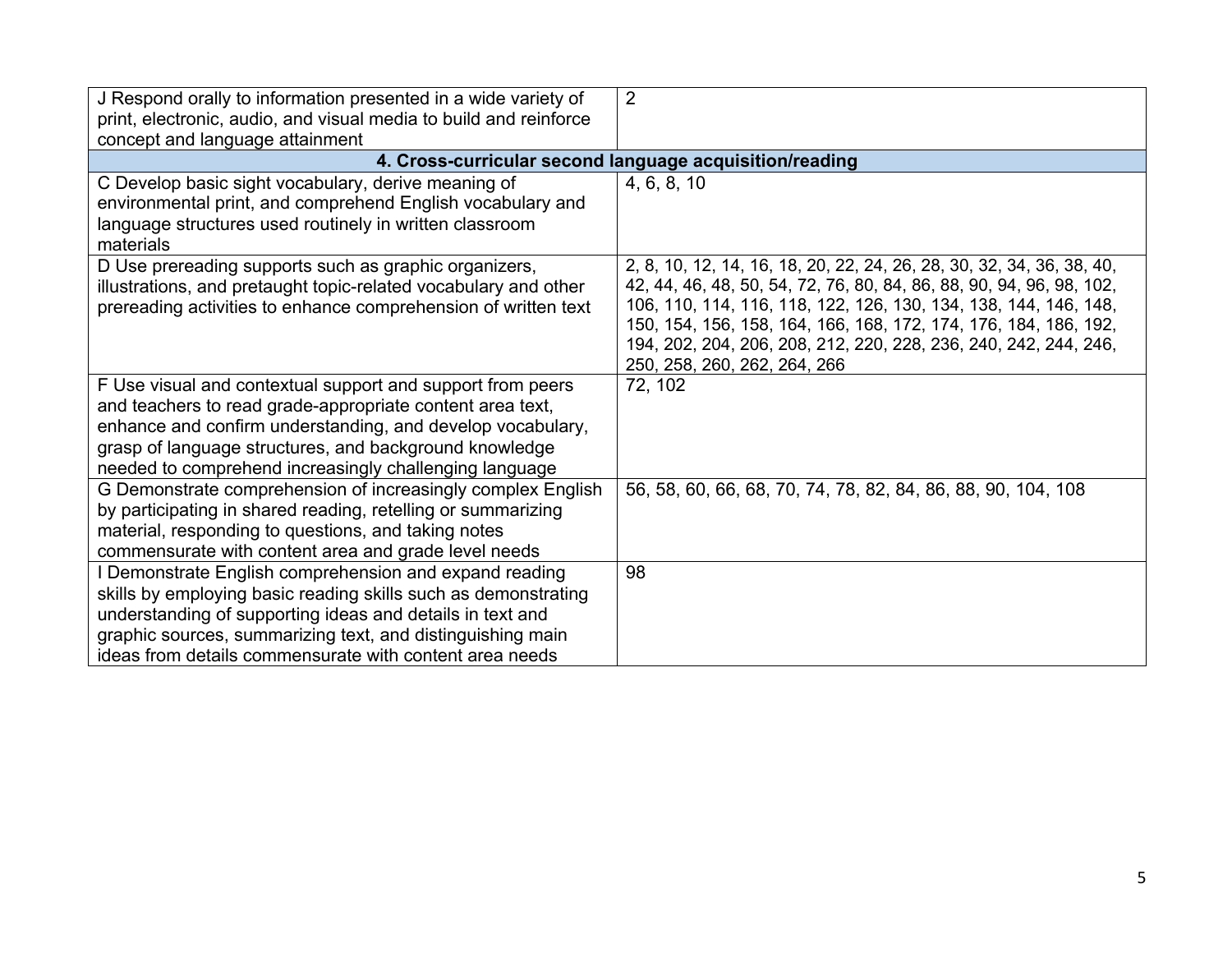| J Demonstrate English comprehension and expand reading<br>skills by employing inferential skills such as predicting, making<br>connections between ideas, drawing inferences and<br>conclusions from text and graphic sources, and finding<br>supporting text evidence commensurate with content area<br>needs<br>K Demonstrate English comprehension and expand reading | 44, 54, 56, 64, 66, 70, 82, 86, 94, 96, 100, 106, 114, 116, 120,<br>128, 134, 136, 140, 142, 144, 152, 154, 160, 162, 164, 172,<br>174, 184, 192, 214, 216, 222, 224, 226, 230, 234, 238, 252, 268<br>36, 38, 46, 64, 94, 108, 168, 170, 178, 180, 188, 198, 200, 210, |
|--------------------------------------------------------------------------------------------------------------------------------------------------------------------------------------------------------------------------------------------------------------------------------------------------------------------------------------------------------------------------|------------------------------------------------------------------------------------------------------------------------------------------------------------------------------------------------------------------------------------------------------------------------|
| skills by employing analytical skills such as evaluating written<br>information and performing critical analyses commensurate with<br>content area and grade-level needs                                                                                                                                                                                                 | 260, 266                                                                                                                                                                                                                                                               |
|                                                                                                                                                                                                                                                                                                                                                                          | 5. Cross-curricular second language acquisition/writing                                                                                                                                                                                                                |
| B Write using newly acquired basic vocabulary and content-<br>based grade-level vocabulary                                                                                                                                                                                                                                                                               | 150, 160, 194, 204, 206, 208, 220, 238, 248, 252, 254, 256,<br>278, 280                                                                                                                                                                                                |
|                                                                                                                                                                                                                                                                                                                                                                          | <b>Science</b>                                                                                                                                                                                                                                                         |
| 1. Scientific investigation and reasoning. The student conducts classroom and outdoor investigations following home<br>and school safety procedures. The student is expected to:                                                                                                                                                                                         |                                                                                                                                                                                                                                                                        |
| B Identify and demonstrate how to use, conserve, and dispose                                                                                                                                                                                                                                                                                                             | 209                                                                                                                                                                                                                                                                    |
| of natural resources and materials such as conserving water                                                                                                                                                                                                                                                                                                              |                                                                                                                                                                                                                                                                        |
| and reuse or recycling of paper, plastic, and metal                                                                                                                                                                                                                                                                                                                      |                                                                                                                                                                                                                                                                        |
| 2. Scientific investigation and reasoning. The student develops abilities necessary to do scientific inquiry in classroom<br>and outdoor investigations. The student is expected to:                                                                                                                                                                                     |                                                                                                                                                                                                                                                                        |
| B Plan and conduct descriptive investigations                                                                                                                                                                                                                                                                                                                            | 87                                                                                                                                                                                                                                                                     |
| C Collect data from observations using scientific tools                                                                                                                                                                                                                                                                                                                  | 73                                                                                                                                                                                                                                                                     |
| D Record and organize data using pictures, numbers, and<br>words                                                                                                                                                                                                                                                                                                         | 77, 79, 89, 93, 109, 111, 113, 115, 147, 149                                                                                                                                                                                                                           |
| 5. Matter and energy. The student knows that matter has physical properties and those properties determine how it is                                                                                                                                                                                                                                                     |                                                                                                                                                                                                                                                                        |
| described, classified, changed, and used. The student is expected to:                                                                                                                                                                                                                                                                                                    |                                                                                                                                                                                                                                                                        |
| A Classify matter by physical properties, including relative                                                                                                                                                                                                                                                                                                             | 13, 15, 17, 21, 25, 27, 33                                                                                                                                                                                                                                             |
| temperature, texture, flexibility, and whether material is a solid                                                                                                                                                                                                                                                                                                       |                                                                                                                                                                                                                                                                        |
| or liquid                                                                                                                                                                                                                                                                                                                                                                |                                                                                                                                                                                                                                                                        |
| B Compare changes in materials caused by heating and cooling                                                                                                                                                                                                                                                                                                             | 17, 19, 29, 31                                                                                                                                                                                                                                                         |
| C Demonstrate that things can be done to materials such as                                                                                                                                                                                                                                                                                                               | 11                                                                                                                                                                                                                                                                     |
| cutting, folding, sanding, and melting to change their physical                                                                                                                                                                                                                                                                                                          |                                                                                                                                                                                                                                                                        |
| properties                                                                                                                                                                                                                                                                                                                                                               |                                                                                                                                                                                                                                                                        |